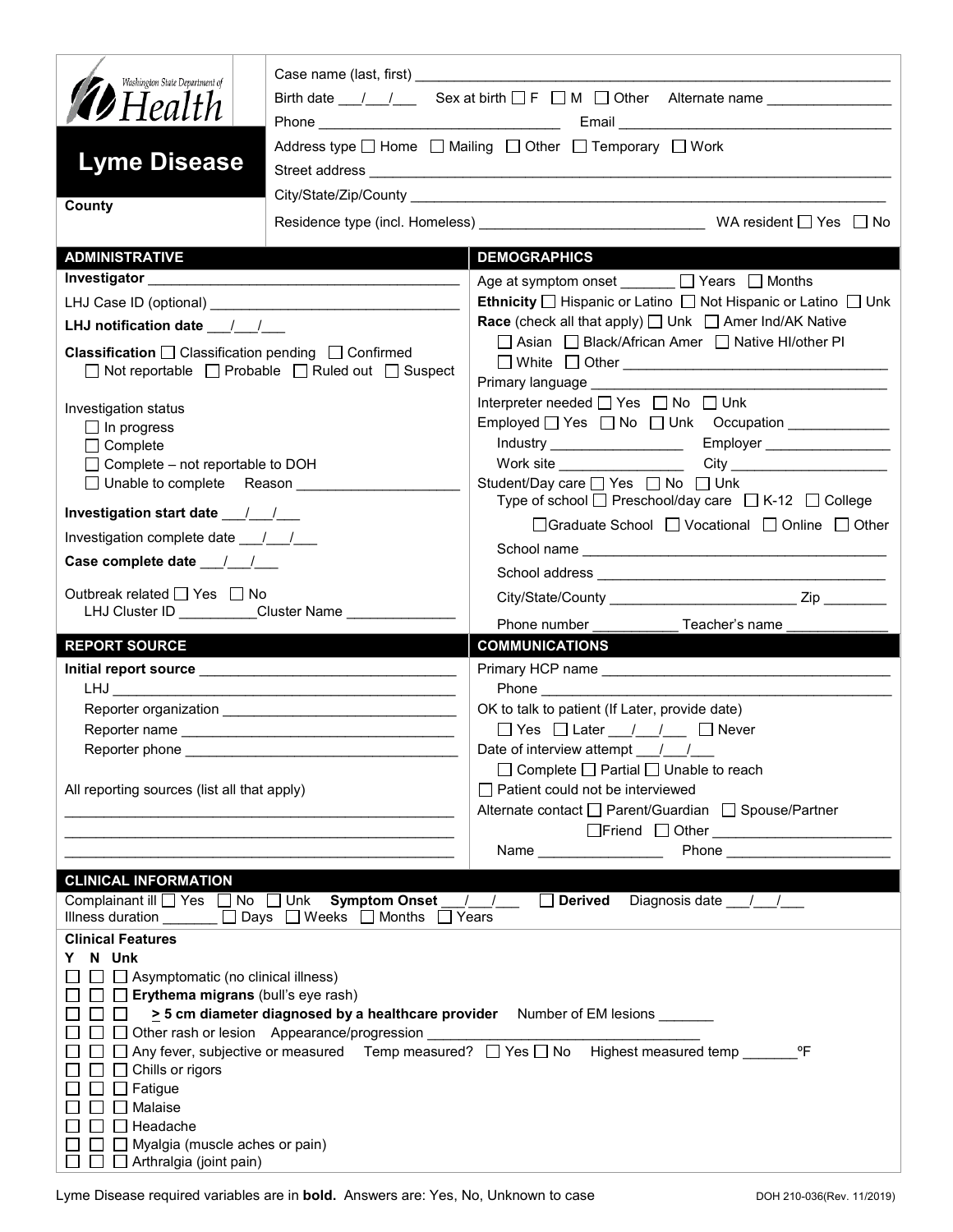| N Unk<br>Y<br>Arthritis with objective joint swelling $\bigcup$ Doint $\bigcap$ Elbow $\bigcap$ Knee $\bigcap$ Other<br><b>Recurrent</b><br>Chronic arthritis<br>$\mathsf{L}$<br>□ Cranial neuritis (e.g., Bell's palsy)<br>$\Box$ Radiculoneuropathy<br>$\Box$ Nuchal rigidity (stiff neck)<br>$\Box\ \Box$ Encephalitis or encephalomyelitis<br>$\Box$ Lymphocytic meningitis<br>AV conduction defect<br>$\mathbf{L}$<br>$\Box$<br>Myocarditis<br>$\Box$<br>Myocardial infarction<br>Regional lymphadenitis (bubo) Size<br>$\Box$<br>$\Box$<br>Erythematous<br>Tender<br>$\mathbf{L}$<br>Body site $\Box$ Axillary $\Box$ Cervical $\Box$ Femoral $\Box$ Inguinal $\Box$ Pharyngeal $\Box$ Other location ___<br>$\Box$ $\Box$ Other symptoms consistent with this illness<br>□ □ Acute respiratory distress syndrome (ARDS) Diagnosed by □ X-Ray □ CT □ MRI □ Provider only<br>$\Box$ $\Box$ Congestive heart failure<br>$\Box$ Disseminated intravascular coagulopathy (DIC)<br>$\Box$ Liver failure<br>$\Box$<br>$\Box$ Physician diagnosis of Lyme disease<br>White blood cell value in CSF<br>Hospitalization<br>N Unk<br>Y.<br>□ □ Hospitalized at least overnight for this illness Facility name ________________________________<br><b>HRN</b><br>Hospital admission date __/__/___ Discharge __/__/__<br>Date discharged from ICU / /<br>Admitted to ICU Date admitted to ICU / /<br>Mechanical ventilation or intubation required<br>Still hospitalized As of 11/12<br>N Unk<br>Died of this illness<br>Death date <u>Janual Renesse</u> fill in the death date information on the Person Screen<br>Autopsy performed<br>Death certificate lists disease as a cause of death or a significant contributing condition<br>$\perp$<br>Location of death $\Box$ Outside of hospital (e.g., home or in transit to the hospital) $\Box$ Emergency department (ED)<br>$\Box$ Inpatient ward $\Box$ ICU $\Box$ Other<br>Pregnancy<br>Pregnancy status at time of symptom onset<br>□ Pregnant (Estimated) delivery date __/__/ __ Weeks pregnant at any symptom onset ______ |
|---------------------------------------------------------------------------------------------------------------------------------------------------------------------------------------------------------------------------------------------------------------------------------------------------------------------------------------------------------------------------------------------------------------------------------------------------------------------------------------------------------------------------------------------------------------------------------------------------------------------------------------------------------------------------------------------------------------------------------------------------------------------------------------------------------------------------------------------------------------------------------------------------------------------------------------------------------------------------------------------------------------------------------------------------------------------------------------------------------------------------------------------------------------------------------------------------------------------------------------------------------------------------------------------------------------------------------------------------------------------------------------------------------------------------------------------------------------------------------------------------------------------------------------------------------------------------------------------------------------------------------------------------------------------------------------------------------------------------------------------------------------------------------------------------------------------------------------------------------------------------------------------------------------------------------------------------------------------------------------------------------------------------------------------------------------------------------|
|                                                                                                                                                                                                                                                                                                                                                                                                                                                                                                                                                                                                                                                                                                                                                                                                                                                                                                                                                                                                                                                                                                                                                                                                                                                                                                                                                                                                                                                                                                                                                                                                                                                                                                                                                                                                                                                                                                                                                                                                                                                                                 |
|                                                                                                                                                                                                                                                                                                                                                                                                                                                                                                                                                                                                                                                                                                                                                                                                                                                                                                                                                                                                                                                                                                                                                                                                                                                                                                                                                                                                                                                                                                                                                                                                                                                                                                                                                                                                                                                                                                                                                                                                                                                                                 |
|                                                                                                                                                                                                                                                                                                                                                                                                                                                                                                                                                                                                                                                                                                                                                                                                                                                                                                                                                                                                                                                                                                                                                                                                                                                                                                                                                                                                                                                                                                                                                                                                                                                                                                                                                                                                                                                                                                                                                                                                                                                                                 |
|                                                                                                                                                                                                                                                                                                                                                                                                                                                                                                                                                                                                                                                                                                                                                                                                                                                                                                                                                                                                                                                                                                                                                                                                                                                                                                                                                                                                                                                                                                                                                                                                                                                                                                                                                                                                                                                                                                                                                                                                                                                                                 |
|                                                                                                                                                                                                                                                                                                                                                                                                                                                                                                                                                                                                                                                                                                                                                                                                                                                                                                                                                                                                                                                                                                                                                                                                                                                                                                                                                                                                                                                                                                                                                                                                                                                                                                                                                                                                                                                                                                                                                                                                                                                                                 |
|                                                                                                                                                                                                                                                                                                                                                                                                                                                                                                                                                                                                                                                                                                                                                                                                                                                                                                                                                                                                                                                                                                                                                                                                                                                                                                                                                                                                                                                                                                                                                                                                                                                                                                                                                                                                                                                                                                                                                                                                                                                                                 |
|                                                                                                                                                                                                                                                                                                                                                                                                                                                                                                                                                                                                                                                                                                                                                                                                                                                                                                                                                                                                                                                                                                                                                                                                                                                                                                                                                                                                                                                                                                                                                                                                                                                                                                                                                                                                                                                                                                                                                                                                                                                                                 |
|                                                                                                                                                                                                                                                                                                                                                                                                                                                                                                                                                                                                                                                                                                                                                                                                                                                                                                                                                                                                                                                                                                                                                                                                                                                                                                                                                                                                                                                                                                                                                                                                                                                                                                                                                                                                                                                                                                                                                                                                                                                                                 |
|                                                                                                                                                                                                                                                                                                                                                                                                                                                                                                                                                                                                                                                                                                                                                                                                                                                                                                                                                                                                                                                                                                                                                                                                                                                                                                                                                                                                                                                                                                                                                                                                                                                                                                                                                                                                                                                                                                                                                                                                                                                                                 |
|                                                                                                                                                                                                                                                                                                                                                                                                                                                                                                                                                                                                                                                                                                                                                                                                                                                                                                                                                                                                                                                                                                                                                                                                                                                                                                                                                                                                                                                                                                                                                                                                                                                                                                                                                                                                                                                                                                                                                                                                                                                                                 |
|                                                                                                                                                                                                                                                                                                                                                                                                                                                                                                                                                                                                                                                                                                                                                                                                                                                                                                                                                                                                                                                                                                                                                                                                                                                                                                                                                                                                                                                                                                                                                                                                                                                                                                                                                                                                                                                                                                                                                                                                                                                                                 |
|                                                                                                                                                                                                                                                                                                                                                                                                                                                                                                                                                                                                                                                                                                                                                                                                                                                                                                                                                                                                                                                                                                                                                                                                                                                                                                                                                                                                                                                                                                                                                                                                                                                                                                                                                                                                                                                                                                                                                                                                                                                                                 |
|                                                                                                                                                                                                                                                                                                                                                                                                                                                                                                                                                                                                                                                                                                                                                                                                                                                                                                                                                                                                                                                                                                                                                                                                                                                                                                                                                                                                                                                                                                                                                                                                                                                                                                                                                                                                                                                                                                                                                                                                                                                                                 |
|                                                                                                                                                                                                                                                                                                                                                                                                                                                                                                                                                                                                                                                                                                                                                                                                                                                                                                                                                                                                                                                                                                                                                                                                                                                                                                                                                                                                                                                                                                                                                                                                                                                                                                                                                                                                                                                                                                                                                                                                                                                                                 |
|                                                                                                                                                                                                                                                                                                                                                                                                                                                                                                                                                                                                                                                                                                                                                                                                                                                                                                                                                                                                                                                                                                                                                                                                                                                                                                                                                                                                                                                                                                                                                                                                                                                                                                                                                                                                                                                                                                                                                                                                                                                                                 |
|                                                                                                                                                                                                                                                                                                                                                                                                                                                                                                                                                                                                                                                                                                                                                                                                                                                                                                                                                                                                                                                                                                                                                                                                                                                                                                                                                                                                                                                                                                                                                                                                                                                                                                                                                                                                                                                                                                                                                                                                                                                                                 |
|                                                                                                                                                                                                                                                                                                                                                                                                                                                                                                                                                                                                                                                                                                                                                                                                                                                                                                                                                                                                                                                                                                                                                                                                                                                                                                                                                                                                                                                                                                                                                                                                                                                                                                                                                                                                                                                                                                                                                                                                                                                                                 |
|                                                                                                                                                                                                                                                                                                                                                                                                                                                                                                                                                                                                                                                                                                                                                                                                                                                                                                                                                                                                                                                                                                                                                                                                                                                                                                                                                                                                                                                                                                                                                                                                                                                                                                                                                                                                                                                                                                                                                                                                                                                                                 |
|                                                                                                                                                                                                                                                                                                                                                                                                                                                                                                                                                                                                                                                                                                                                                                                                                                                                                                                                                                                                                                                                                                                                                                                                                                                                                                                                                                                                                                                                                                                                                                                                                                                                                                                                                                                                                                                                                                                                                                                                                                                                                 |
|                                                                                                                                                                                                                                                                                                                                                                                                                                                                                                                                                                                                                                                                                                                                                                                                                                                                                                                                                                                                                                                                                                                                                                                                                                                                                                                                                                                                                                                                                                                                                                                                                                                                                                                                                                                                                                                                                                                                                                                                                                                                                 |
|                                                                                                                                                                                                                                                                                                                                                                                                                                                                                                                                                                                                                                                                                                                                                                                                                                                                                                                                                                                                                                                                                                                                                                                                                                                                                                                                                                                                                                                                                                                                                                                                                                                                                                                                                                                                                                                                                                                                                                                                                                                                                 |
|                                                                                                                                                                                                                                                                                                                                                                                                                                                                                                                                                                                                                                                                                                                                                                                                                                                                                                                                                                                                                                                                                                                                                                                                                                                                                                                                                                                                                                                                                                                                                                                                                                                                                                                                                                                                                                                                                                                                                                                                                                                                                 |
|                                                                                                                                                                                                                                                                                                                                                                                                                                                                                                                                                                                                                                                                                                                                                                                                                                                                                                                                                                                                                                                                                                                                                                                                                                                                                                                                                                                                                                                                                                                                                                                                                                                                                                                                                                                                                                                                                                                                                                                                                                                                                 |
|                                                                                                                                                                                                                                                                                                                                                                                                                                                                                                                                                                                                                                                                                                                                                                                                                                                                                                                                                                                                                                                                                                                                                                                                                                                                                                                                                                                                                                                                                                                                                                                                                                                                                                                                                                                                                                                                                                                                                                                                                                                                                 |
|                                                                                                                                                                                                                                                                                                                                                                                                                                                                                                                                                                                                                                                                                                                                                                                                                                                                                                                                                                                                                                                                                                                                                                                                                                                                                                                                                                                                                                                                                                                                                                                                                                                                                                                                                                                                                                                                                                                                                                                                                                                                                 |
|                                                                                                                                                                                                                                                                                                                                                                                                                                                                                                                                                                                                                                                                                                                                                                                                                                                                                                                                                                                                                                                                                                                                                                                                                                                                                                                                                                                                                                                                                                                                                                                                                                                                                                                                                                                                                                                                                                                                                                                                                                                                                 |
|                                                                                                                                                                                                                                                                                                                                                                                                                                                                                                                                                                                                                                                                                                                                                                                                                                                                                                                                                                                                                                                                                                                                                                                                                                                                                                                                                                                                                                                                                                                                                                                                                                                                                                                                                                                                                                                                                                                                                                                                                                                                                 |
|                                                                                                                                                                                                                                                                                                                                                                                                                                                                                                                                                                                                                                                                                                                                                                                                                                                                                                                                                                                                                                                                                                                                                                                                                                                                                                                                                                                                                                                                                                                                                                                                                                                                                                                                                                                                                                                                                                                                                                                                                                                                                 |
|                                                                                                                                                                                                                                                                                                                                                                                                                                                                                                                                                                                                                                                                                                                                                                                                                                                                                                                                                                                                                                                                                                                                                                                                                                                                                                                                                                                                                                                                                                                                                                                                                                                                                                                                                                                                                                                                                                                                                                                                                                                                                 |
|                                                                                                                                                                                                                                                                                                                                                                                                                                                                                                                                                                                                                                                                                                                                                                                                                                                                                                                                                                                                                                                                                                                                                                                                                                                                                                                                                                                                                                                                                                                                                                                                                                                                                                                                                                                                                                                                                                                                                                                                                                                                                 |
|                                                                                                                                                                                                                                                                                                                                                                                                                                                                                                                                                                                                                                                                                                                                                                                                                                                                                                                                                                                                                                                                                                                                                                                                                                                                                                                                                                                                                                                                                                                                                                                                                                                                                                                                                                                                                                                                                                                                                                                                                                                                                 |
|                                                                                                                                                                                                                                                                                                                                                                                                                                                                                                                                                                                                                                                                                                                                                                                                                                                                                                                                                                                                                                                                                                                                                                                                                                                                                                                                                                                                                                                                                                                                                                                                                                                                                                                                                                                                                                                                                                                                                                                                                                                                                 |
|                                                                                                                                                                                                                                                                                                                                                                                                                                                                                                                                                                                                                                                                                                                                                                                                                                                                                                                                                                                                                                                                                                                                                                                                                                                                                                                                                                                                                                                                                                                                                                                                                                                                                                                                                                                                                                                                                                                                                                                                                                                                                 |
|                                                                                                                                                                                                                                                                                                                                                                                                                                                                                                                                                                                                                                                                                                                                                                                                                                                                                                                                                                                                                                                                                                                                                                                                                                                                                                                                                                                                                                                                                                                                                                                                                                                                                                                                                                                                                                                                                                                                                                                                                                                                                 |
|                                                                                                                                                                                                                                                                                                                                                                                                                                                                                                                                                                                                                                                                                                                                                                                                                                                                                                                                                                                                                                                                                                                                                                                                                                                                                                                                                                                                                                                                                                                                                                                                                                                                                                                                                                                                                                                                                                                                                                                                                                                                                 |
|                                                                                                                                                                                                                                                                                                                                                                                                                                                                                                                                                                                                                                                                                                                                                                                                                                                                                                                                                                                                                                                                                                                                                                                                                                                                                                                                                                                                                                                                                                                                                                                                                                                                                                                                                                                                                                                                                                                                                                                                                                                                                 |
|                                                                                                                                                                                                                                                                                                                                                                                                                                                                                                                                                                                                                                                                                                                                                                                                                                                                                                                                                                                                                                                                                                                                                                                                                                                                                                                                                                                                                                                                                                                                                                                                                                                                                                                                                                                                                                                                                                                                                                                                                                                                                 |
|                                                                                                                                                                                                                                                                                                                                                                                                                                                                                                                                                                                                                                                                                                                                                                                                                                                                                                                                                                                                                                                                                                                                                                                                                                                                                                                                                                                                                                                                                                                                                                                                                                                                                                                                                                                                                                                                                                                                                                                                                                                                                 |
|                                                                                                                                                                                                                                                                                                                                                                                                                                                                                                                                                                                                                                                                                                                                                                                                                                                                                                                                                                                                                                                                                                                                                                                                                                                                                                                                                                                                                                                                                                                                                                                                                                                                                                                                                                                                                                                                                                                                                                                                                                                                                 |
|                                                                                                                                                                                                                                                                                                                                                                                                                                                                                                                                                                                                                                                                                                                                                                                                                                                                                                                                                                                                                                                                                                                                                                                                                                                                                                                                                                                                                                                                                                                                                                                                                                                                                                                                                                                                                                                                                                                                                                                                                                                                                 |
|                                                                                                                                                                                                                                                                                                                                                                                                                                                                                                                                                                                                                                                                                                                                                                                                                                                                                                                                                                                                                                                                                                                                                                                                                                                                                                                                                                                                                                                                                                                                                                                                                                                                                                                                                                                                                                                                                                                                                                                                                                                                                 |
|                                                                                                                                                                                                                                                                                                                                                                                                                                                                                                                                                                                                                                                                                                                                                                                                                                                                                                                                                                                                                                                                                                                                                                                                                                                                                                                                                                                                                                                                                                                                                                                                                                                                                                                                                                                                                                                                                                                                                                                                                                                                                 |
| OB name, phone, address                                                                                                                                                                                                                                                                                                                                                                                                                                                                                                                                                                                                                                                                                                                                                                                                                                                                                                                                                                                                                                                                                                                                                                                                                                                                                                                                                                                                                                                                                                                                                                                                                                                                                                                                                                                                                                                                                                                                                                                                                                                         |
| Outcome of pregnancy $\Box$ Still pregnant $\Box$ Fetal death (miscarriage or stillbirth) $\Box$ Abortion                                                                                                                                                                                                                                                                                                                                                                                                                                                                                                                                                                                                                                                                                                                                                                                                                                                                                                                                                                                                                                                                                                                                                                                                                                                                                                                                                                                                                                                                                                                                                                                                                                                                                                                                                                                                                                                                                                                                                                       |
| Other                                                                                                                                                                                                                                                                                                                                                                                                                                                                                                                                                                                                                                                                                                                                                                                                                                                                                                                                                                                                                                                                                                                                                                                                                                                                                                                                                                                                                                                                                                                                                                                                                                                                                                                                                                                                                                                                                                                                                                                                                                                                           |
|                                                                                                                                                                                                                                                                                                                                                                                                                                                                                                                                                                                                                                                                                                                                                                                                                                                                                                                                                                                                                                                                                                                                                                                                                                                                                                                                                                                                                                                                                                                                                                                                                                                                                                                                                                                                                                                                                                                                                                                                                                                                                 |
| Delivery method [ Vaginal [ C-section [ Unk                                                                                                                                                                                                                                                                                                                                                                                                                                                                                                                                                                                                                                                                                                                                                                                                                                                                                                                                                                                                                                                                                                                                                                                                                                                                                                                                                                                                                                                                                                                                                                                                                                                                                                                                                                                                                                                                                                                                                                                                                                     |
| □ Postpartum (Estimated) delivery date / /<br>OB name, phone, address                                                                                                                                                                                                                                                                                                                                                                                                                                                                                                                                                                                                                                                                                                                                                                                                                                                                                                                                                                                                                                                                                                                                                                                                                                                                                                                                                                                                                                                                                                                                                                                                                                                                                                                                                                                                                                                                                                                                                                                                           |
| Outcome of pregnancy □ Fetal death (miscarriage or stillbirth) □ Abortion                                                                                                                                                                                                                                                                                                                                                                                                                                                                                                                                                                                                                                                                                                                                                                                                                                                                                                                                                                                                                                                                                                                                                                                                                                                                                                                                                                                                                                                                                                                                                                                                                                                                                                                                                                                                                                                                                                                                                                                                       |
| Other                                                                                                                                                                                                                                                                                                                                                                                                                                                                                                                                                                                                                                                                                                                                                                                                                                                                                                                                                                                                                                                                                                                                                                                                                                                                                                                                                                                                                                                                                                                                                                                                                                                                                                                                                                                                                                                                                                                                                                                                                                                                           |
| Delivered – full term □ Delivered – preemie □ Delivered – Unk                                                                                                                                                                                                                                                                                                                                                                                                                                                                                                                                                                                                                                                                                                                                                                                                                                                                                                                                                                                                                                                                                                                                                                                                                                                                                                                                                                                                                                                                                                                                                                                                                                                                                                                                                                                                                                                                                                                                                                                                                   |
| Delivery method <u>U</u> Vaginal □ C-section □ Unk                                                                                                                                                                                                                                                                                                                                                                                                                                                                                                                                                                                                                                                                                                                                                                                                                                                                                                                                                                                                                                                                                                                                                                                                                                                                                                                                                                                                                                                                                                                                                                                                                                                                                                                                                                                                                                                                                                                                                                                                                              |
| $\Box$ Neither pregnant nor postpartum $\Box$ Unk                                                                                                                                                                                                                                                                                                                                                                                                                                                                                                                                                                                                                                                                                                                                                                                                                                                                                                                                                                                                                                                                                                                                                                                                                                                                                                                                                                                                                                                                                                                                                                                                                                                                                                                                                                                                                                                                                                                                                                                                                               |
|                                                                                                                                                                                                                                                                                                                                                                                                                                                                                                                                                                                                                                                                                                                                                                                                                                                                                                                                                                                                                                                                                                                                                                                                                                                                                                                                                                                                                                                                                                                                                                                                                                                                                                                                                                                                                                                                                                                                                                                                                                                                                 |
| RISK AND RESPONSE (Ask about exposures 3-32 days before symptom onset)                                                                                                                                                                                                                                                                                                                                                                                                                                                                                                                                                                                                                                                                                                                                                                                                                                                                                                                                                                                                                                                                                                                                                                                                                                                                                                                                                                                                                                                                                                                                                                                                                                                                                                                                                                                                                                                                                                                                                                                                          |
|                                                                                                                                                                                                                                                                                                                                                                                                                                                                                                                                                                                                                                                                                                                                                                                                                                                                                                                                                                                                                                                                                                                                                                                                                                                                                                                                                                                                                                                                                                                                                                                                                                                                                                                                                                                                                                                                                                                                                                                                                                                                                 |
| <b>Travel</b>                                                                                                                                                                                                                                                                                                                                                                                                                                                                                                                                                                                                                                                                                                                                                                                                                                                                                                                                                                                                                                                                                                                                                                                                                                                                                                                                                                                                                                                                                                                                                                                                                                                                                                                                                                                                                                                                                                                                                                                                                                                                   |
| Setting 1<br>Setting 2<br>Setting 3<br>Travel out of:                                                                                                                                                                                                                                                                                                                                                                                                                                                                                                                                                                                                                                                                                                                                                                                                                                                                                                                                                                                                                                                                                                                                                                                                                                                                                                                                                                                                                                                                                                                                                                                                                                                                                                                                                                                                                                                                                                                                                                                                                           |
| County/City __________________<br>County/City ____________________                                                                                                                                                                                                                                                                                                                                                                                                                                                                                                                                                                                                                                                                                                                                                                                                                                                                                                                                                                                                                                                                                                                                                                                                                                                                                                                                                                                                                                                                                                                                                                                                                                                                                                                                                                                                                                                                                                                                                                                                              |
| $\sim$<br>State __________________________<br>State<br>Г                                                                                                                                                                                                                                                                                                                                                                                                                                                                                                                                                                                                                                                                                                                                                                                                                                                                                                                                                                                                                                                                                                                                                                                                                                                                                                                                                                                                                                                                                                                                                                                                                                                                                                                                                                                                                                                                                                                                                                                                                        |
| Other<br>Other<br>Other                                                                                                                                                                                                                                                                                                                                                                                                                                                                                                                                                                                                                                                                                                                                                                                                                                                                                                                                                                                                                                                                                                                                                                                                                                                                                                                                                                                                                                                                                                                                                                                                                                                                                                                                                                                                                                                                                                                                                                                                                                                         |
| Destination name                                                                                                                                                                                                                                                                                                                                                                                                                                                                                                                                                                                                                                                                                                                                                                                                                                                                                                                                                                                                                                                                                                                                                                                                                                                                                                                                                                                                                                                                                                                                                                                                                                                                                                                                                                                                                                                                                                                                                                                                                                                                |
| Start and end dates<br>$1 \quad 1$<br>$\sqrt{1}$<br>to<br>to<br>to                                                                                                                                                                                                                                                                                                                                                                                                                                                                                                                                                                                                                                                                                                                                                                                                                                                                                                                                                                                                                                                                                                                                                                                                                                                                                                                                                                                                                                                                                                                                                                                                                                                                                                                                                                                                                                                                                                                                                                                                              |
|                                                                                                                                                                                                                                                                                                                                                                                                                                                                                                                                                                                                                                                                                                                                                                                                                                                                                                                                                                                                                                                                                                                                                                                                                                                                                                                                                                                                                                                                                                                                                                                                                                                                                                                                                                                                                                                                                                                                                                                                                                                                                 |
|                                                                                                                                                                                                                                                                                                                                                                                                                                                                                                                                                                                                                                                                                                                                                                                                                                                                                                                                                                                                                                                                                                                                                                                                                                                                                                                                                                                                                                                                                                                                                                                                                                                                                                                                                                                                                                                                                                                                                                                                                                                                                 |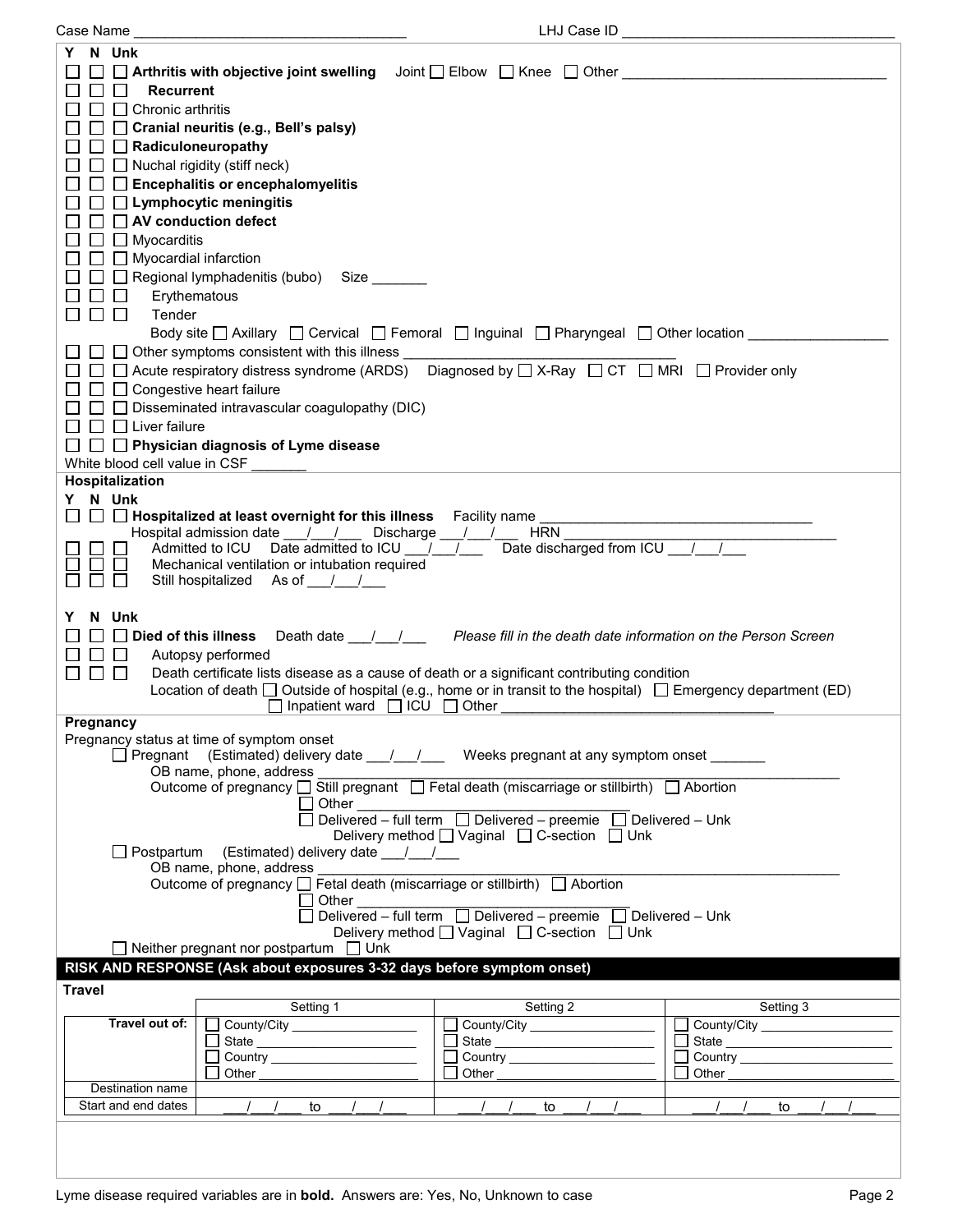| Case Name                                                      | LHJ Case ID                                                                                                                                                                                                                         |
|----------------------------------------------------------------|-------------------------------------------------------------------------------------------------------------------------------------------------------------------------------------------------------------------------------------|
| <b>Risk and Exposure Information</b>                           |                                                                                                                                                                                                                                     |
| Y N Unk                                                        |                                                                                                                                                                                                                                     |
|                                                                |                                                                                                                                                                                                                                     |
| Y N Unk                                                        |                                                                                                                                                                                                                                     |
|                                                                | $\Box$ $\Box$ Outdoor or recreational activities (e.g., lawn mowing, gardening, hunting, hiking, camping, sports, yard work)<br>Activity □ Outdoor recreation □ Cabin □ Hunting □ Lawn mowing □ Other _____________________________ |
|                                                                |                                                                                                                                                                                                                                     |
|                                                                |                                                                                                                                                                                                                                     |
|                                                                | $\Box~\Box~\Box$ Has been in a wooded, brushy, or grassy area (i.e., potential tick habitat) in the 30 days prior to onset                                                                                                          |
|                                                                | □ □ <b>Tick bite</b> Date __/ __/ __ Location □ WA County _________ □ Other state □ Other country                                                                                                                                   |
|                                                                | $\Box$ Multiple exposures $\Box$ Unk                                                                                                                                                                                                |
|                                                                |                                                                                                                                                                                                                                     |
|                                                                | □ □ Travel to a high incidence state (10 confirmed cases/100,000 population) in the 30 days before onset                                                                                                                            |
|                                                                |                                                                                                                                                                                                                                     |
| $\Box$ No risk factors of likely exposures could be identified |                                                                                                                                                                                                                                     |
| <b>Exposure and Transmission Summary</b>                       |                                                                                                                                                                                                                                     |
|                                                                | Likely geographic region of exposure $\Box$ In Washington - county ____________ $\Box$ Other state ____________                                                                                                                     |
|                                                                | □ Not in US - country _______________ □ Unk                                                                                                                                                                                         |
|                                                                | International travel related □ During entire exposure period □ During part of exposure period □ No international travel                                                                                                             |
|                                                                |                                                                                                                                                                                                                                     |
| <b>Exposure Summary</b>                                        |                                                                                                                                                                                                                                     |
|                                                                |                                                                                                                                                                                                                                     |
|                                                                |                                                                                                                                                                                                                                     |
|                                                                |                                                                                                                                                                                                                                     |
|                                                                |                                                                                                                                                                                                                                     |
|                                                                |                                                                                                                                                                                                                                     |
|                                                                |                                                                                                                                                                                                                                     |
|                                                                |                                                                                                                                                                                                                                     |
| <b>Public Health Interventions/Actions</b>                     |                                                                                                                                                                                                                                     |
|                                                                |                                                                                                                                                                                                                                     |
| Y N Unk                                                        |                                                                                                                                                                                                                                     |
| $\square$ $\square$ Letter sent Date $\_$ / $\_$               | Batch date /                                                                                                                                                                                                                        |
| <b>TREATMENT</b>                                               |                                                                                                                                                                                                                                     |
| Y N Unk                                                        |                                                                                                                                                                                                                                     |
| $\Box$ $\Box$ Did patient receive prophylaxis/treatment        |                                                                                                                                                                                                                                     |
| Specify antibiotic                                             |                                                                                                                                                                                                                                     |
| Number of days actually taken _______                          | Treatment start date $\frac{1}{\sqrt{2}}$<br>Treatment end date / /                                                                                                                                                                 |
| <b>NOTES</b>                                                   |                                                                                                                                                                                                                                     |
|                                                                |                                                                                                                                                                                                                                     |
|                                                                |                                                                                                                                                                                                                                     |
|                                                                |                                                                                                                                                                                                                                     |
|                                                                |                                                                                                                                                                                                                                     |
|                                                                |                                                                                                                                                                                                                                     |
|                                                                |                                                                                                                                                                                                                                     |
|                                                                |                                                                                                                                                                                                                                     |
|                                                                |                                                                                                                                                                                                                                     |
| <b>LAB RESULTS</b>                                             |                                                                                                                                                                                                                                     |
|                                                                |                                                                                                                                                                                                                                     |
| Lab report information<br>Lab report reviewed - LHJ $\Box$     |                                                                                                                                                                                                                                     |
| WDRS user-entered lab report note                              |                                                                                                                                                                                                                                     |
|                                                                |                                                                                                                                                                                                                                     |
|                                                                |                                                                                                                                                                                                                                     |
| Submitter                                                      |                                                                                                                                                                                                                                     |
|                                                                |                                                                                                                                                                                                                                     |
|                                                                |                                                                                                                                                                                                                                     |
| Specimen                                                       |                                                                                                                                                                                                                                     |
|                                                                |                                                                                                                                                                                                                                     |
| Specimen collection date __/__/___ Specimen received date / /  |                                                                                                                                                                                                                                     |
|                                                                |                                                                                                                                                                                                                                     |
| WDRS specimen source site                                      |                                                                                                                                                                                                                                     |